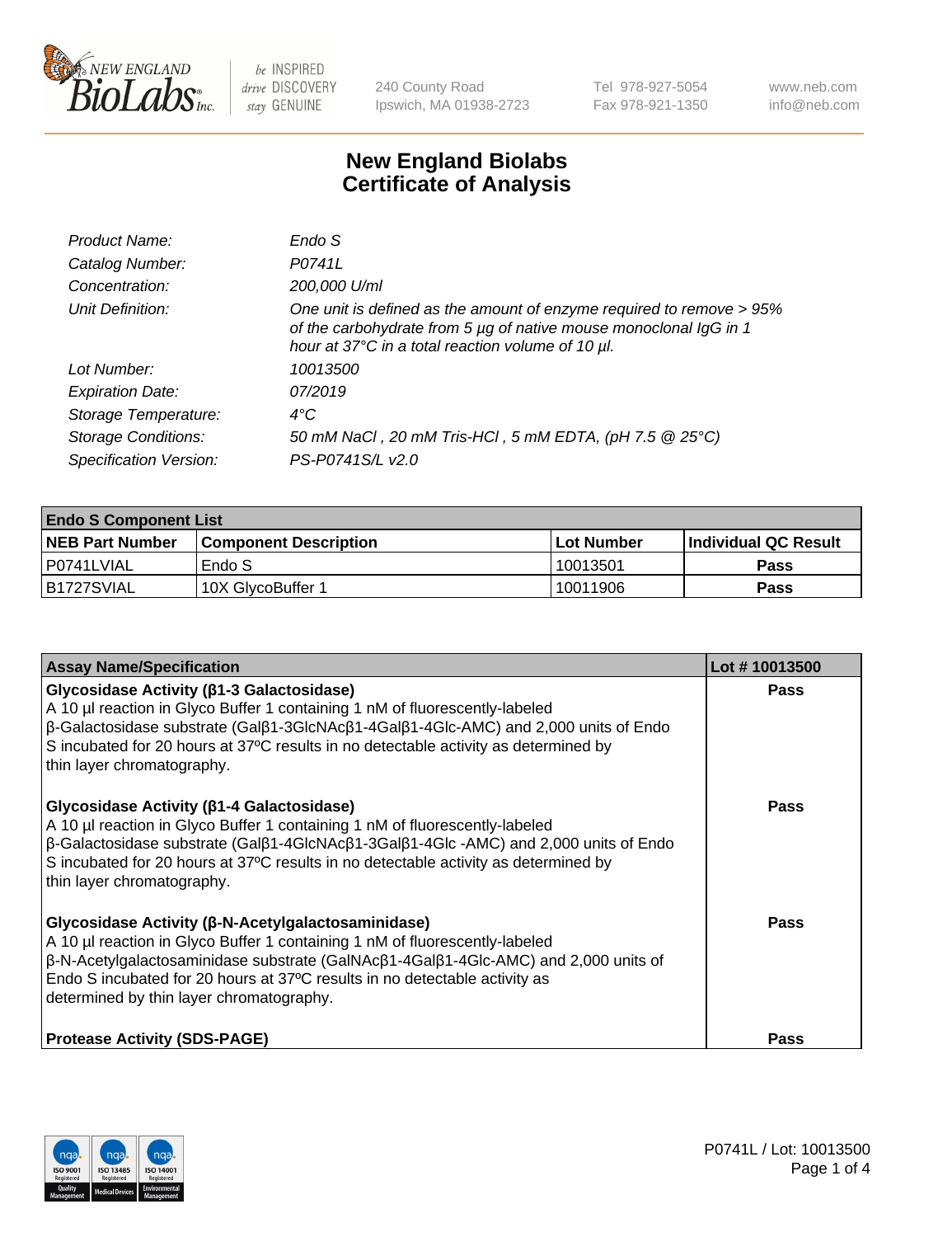

240 County Road Ipswich, MA 01938-2723 Tel 978-927-5054 Fax 978-921-1350

www.neb.com info@neb.com

| <b>Assay Name/Specification</b>                                                                                                                                                                                                                                                                                                                                              | Lot #10013500 |
|------------------------------------------------------------------------------------------------------------------------------------------------------------------------------------------------------------------------------------------------------------------------------------------------------------------------------------------------------------------------------|---------------|
| A 20 µl reaction in 1X Glyco Buffer 1 containing 24 µg of a standard mixture of<br>proteins and a minimum of 2,000 units of Endo S incubated for 20 hours at 37°C,<br>results in no detectable degradation of the protein mixture as determined by<br>SDS-PAGE with Coomassie Blue detection.                                                                                |               |
| <b>Protein Purity Assay (SDS-PAGE)</b><br>Endo S is ≥ 95% pure as determined by SDS-PAGE analysis using Coomassie Blue<br>detection.                                                                                                                                                                                                                                         | Pass          |
| <b>Functional Test (Magnetic Beads, Enzyme Removal)</b><br>Magnetic chitin beads (50 µl) were equilibrated and incubated with 2,000 units of<br>Endo S in 300 µl of 50mM ammonium formate, pH 4.4. The beads were pelleted using a<br>magnetic separation rack. No Endo S was detected in the supernatant as determined by<br>activity assay and mass spectrometry analysis. | Pass          |
| Glycosidase Activity (Endo F1, F2, H)<br>A 10 µl reaction in Glyco Buffer 1 containing 1 nM of fluorescently-labeled Endo F1,<br>F2, H substrate (Dansylated invertase high mannose) and 2,000 units of Endo S<br>incubated for 20 hours at 37°C results in no detectable activity as determined by<br>thin layer chromatography.                                            | Pass          |
| Glycosidase Activity (α-Glucosidase)<br>A 10 µl reaction in Glyco Buffer 1 containing 1 nM of fluorescently-labeled<br>α-Glucosidase substrate (Glcα1-6Glcα1-4Glc-AMC) and 2,000 units of Endo S incubated<br>for 20 hours at 37°C results in no detectable activity as determined by thin layer<br>chromatography.                                                          | <b>Pass</b>   |
| Glycosidase Activity (α-Neuraminidase)<br>A 10 µl reaction in Glyco Buffer 1 containing 1 nM of fluorescently-labeled<br>α-Neuraminidase substrate (Neu5Acα2-3Galβ1-3GlcNAcβ1-3Galβ1-4Glc-AMC) and 2,000<br>units of Endo S incubated for 20 hours at 37°C results in no detectable activity as<br>determined by thin layer chromatography.                                  | Pass          |
| Glycosidase Activity (α1-2 Fucosidase)<br>A 10 µl reaction in Glyco Buffer 1 containing 1 nM of fluorescently-labeled<br>$\alpha$ -Fucosidase substrate (Fuc $\alpha$ 1-2Gal $\beta$ 1-4Glc-AMC) and 2,000 units of Endo S incubated<br>for 20 hours at 37°C results in no detectable activity as determined by thin layer<br>chromatography.                                | Pass          |
| Glycosidase Activity (a1-3 Fucosidase)<br>A 10 µl reaction in Glyco Buffer 1 containing 1 nM of fluorescently-labeled<br>α-Fucosidase substrate (Fucα1-3Galβ1-4GlcNAcβ1-3Galβ1-4Glc-AMC) and 2,000 units of<br>Endo S incubated for 20 hours at 37°C results in no detectable activity as                                                                                    | Pass          |

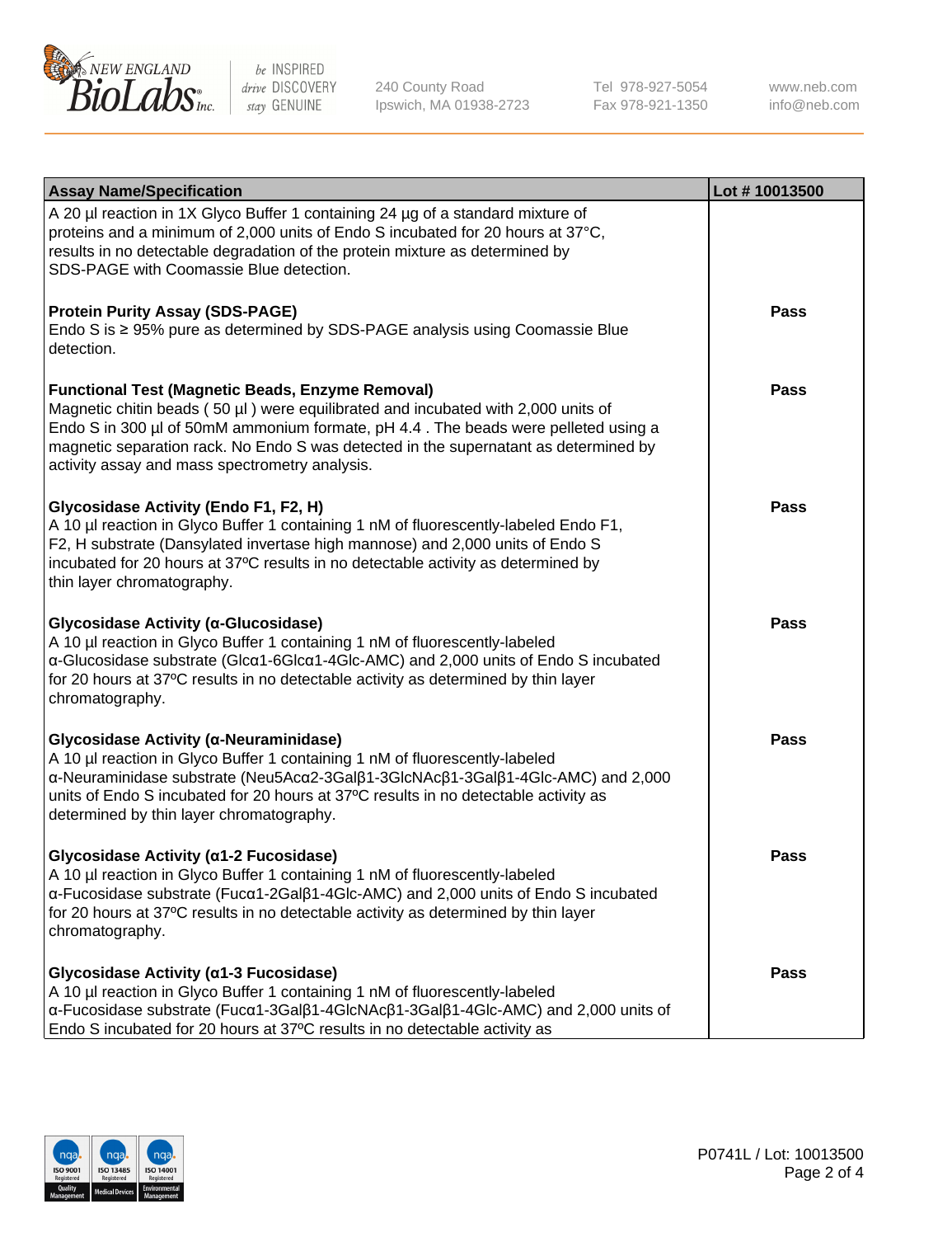

240 County Road Ipswich, MA 01938-2723 Tel 978-927-5054 Fax 978-921-1350

www.neb.com info@neb.com

| <b>Assay Name/Specification</b>                                                                                                                                                                                                                                                                                                                             | Lot #10013500 |
|-------------------------------------------------------------------------------------------------------------------------------------------------------------------------------------------------------------------------------------------------------------------------------------------------------------------------------------------------------------|---------------|
| determined by thin layer chromatography.                                                                                                                                                                                                                                                                                                                    |               |
| Glycosidase Activity (a1-3 Galactosidase)<br>A 10 µl reaction in Glyco Buffer 1 containing 1 nM of fluorescently-labeled<br>a-Galactosidase substrate (Gala1-3Galß1-4GlcNAc-AMC) and 2,000 units of Endo S<br>incubated for 20 hours at 37°C results in no detectable activity as determined by<br>thin layer chromatography.                               | Pass          |
| Glycosidase Activity (α1-3 Mannosidase)<br>A 10 µl reaction in Glyco Buffer 1 containing 1 nM of fluorescently-labeled<br>α-Mannosidase substrate (Μanα1-3Μanβ1-4GlcNAc-AMC) and 2,000 units of Endo S<br>incubated for 20 hours at 37°C results in no detectable activity as determined by<br>thin layer chromatography.                                   | Pass          |
| Glycosidase Activity (α1-6 Galactosidase)<br>A 10 µl reaction in Glyco Buffer 1 containing 1 nM of fluorescently-labeled<br>α-Galactosidase substrate (Galα1-6Galα1-6Glcα1-2Fru-AMC) and 2,000 units of Endo S<br>incubated for 20 hours at 37°C results in no detectable activity as determined by<br>thin layer chromatography.                           | Pass          |
| Glycosidase Activity (α1-6 Mannosidase)<br>A 10 µl reaction in Glyco Buffer 1 containing 1 nM of fluorescently-labeled<br>α-Mannosidase substrate (Μanα1-6Μanα1-6(Μanα1-3)Man-AMC) and 2,000 units of Endo S<br>incubated for 20 hours at 37°C results in no detectable activity as determined by<br>thin layer chromatography.                             | <b>Pass</b>   |
| Glycosidase Activity (a-N-Acetylgalactosaminidase)<br>A 10 µl reaction in Glyco Buffer 1 containing 1 nM of fluorescently-labeled<br>α-N-Acetylgalactosaminidase substrate (GalNAcα1-3(Fucα1-2)Galβ1-4Glc-AMC) and 2,000<br>units of Endo S incubated for 20 hours at 37°C results in no detectable activity as<br>determined by thin layer chromatography. | <b>Pass</b>   |
| Glycosidase Activity (β-Mannosidase)<br>A 10 µl reaction in Glyco Buffer 1 containing 1 nM of fluorescently-labeled<br>β-Mannosidase substrate (Manβ1-4Manβ1-4Man-AMC) and 2,000 units of Endo S incubated<br>for 20 hours at 37°C results in no detectable activity as determined by thin layer<br>chromatography.                                         | <b>Pass</b>   |
| Glycosidase Activity (β-Xylosidase)<br>A 10 µl reaction in Glyco Buffer 1 containing 1 nM of fluorescently-labeled<br>$\beta$ -Xylosidase substrate (Xyl $\beta$ 1-4Xyl $\beta$ 1-4Xyl $\beta$ 1-4Xyl-AMC) and 2,000 units of Endo S<br>incubated for 20 hours at 37°C results in no detectable activity as determined by<br>thin layer chromatography.     | Pass          |